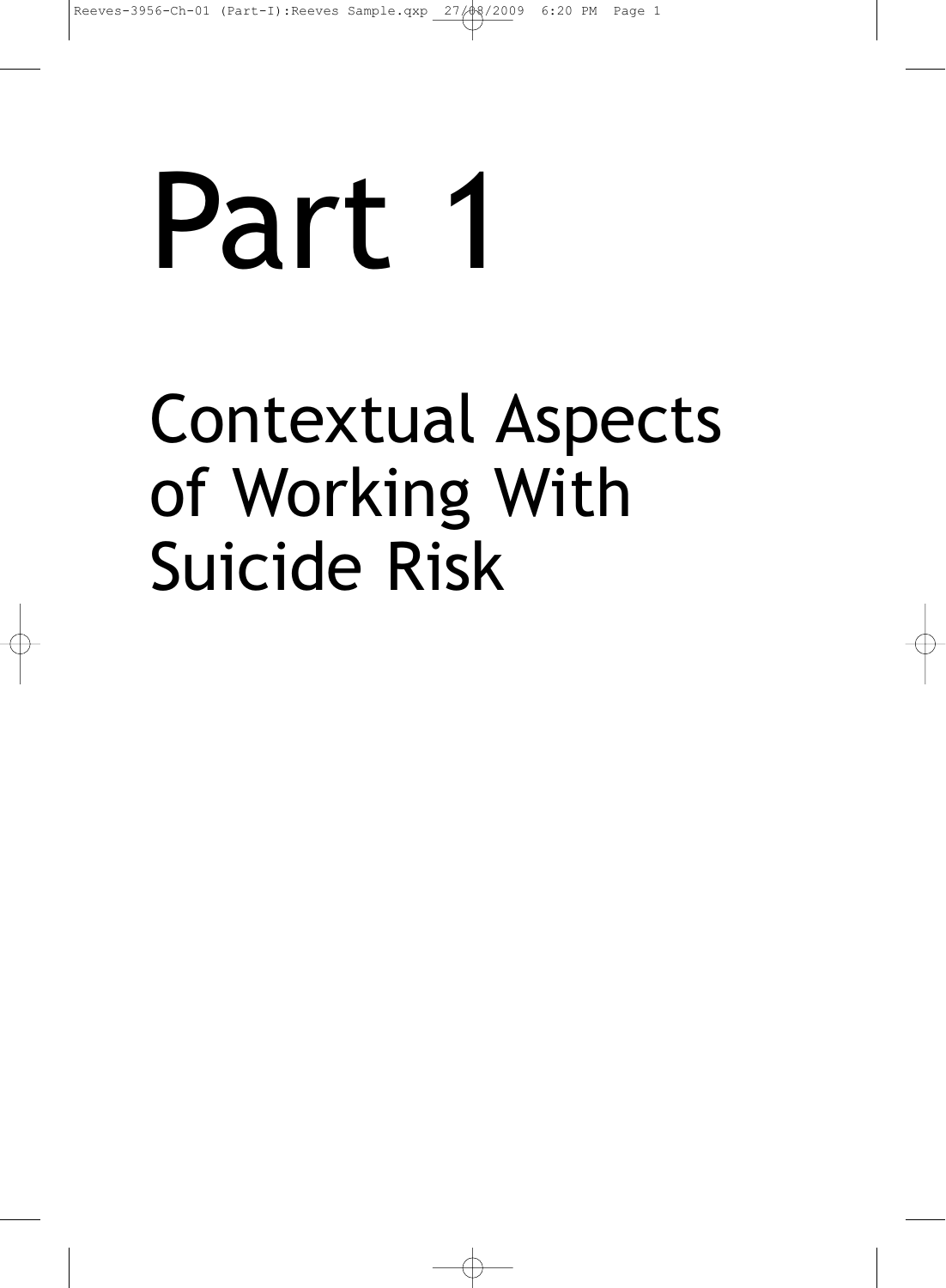$\oplus$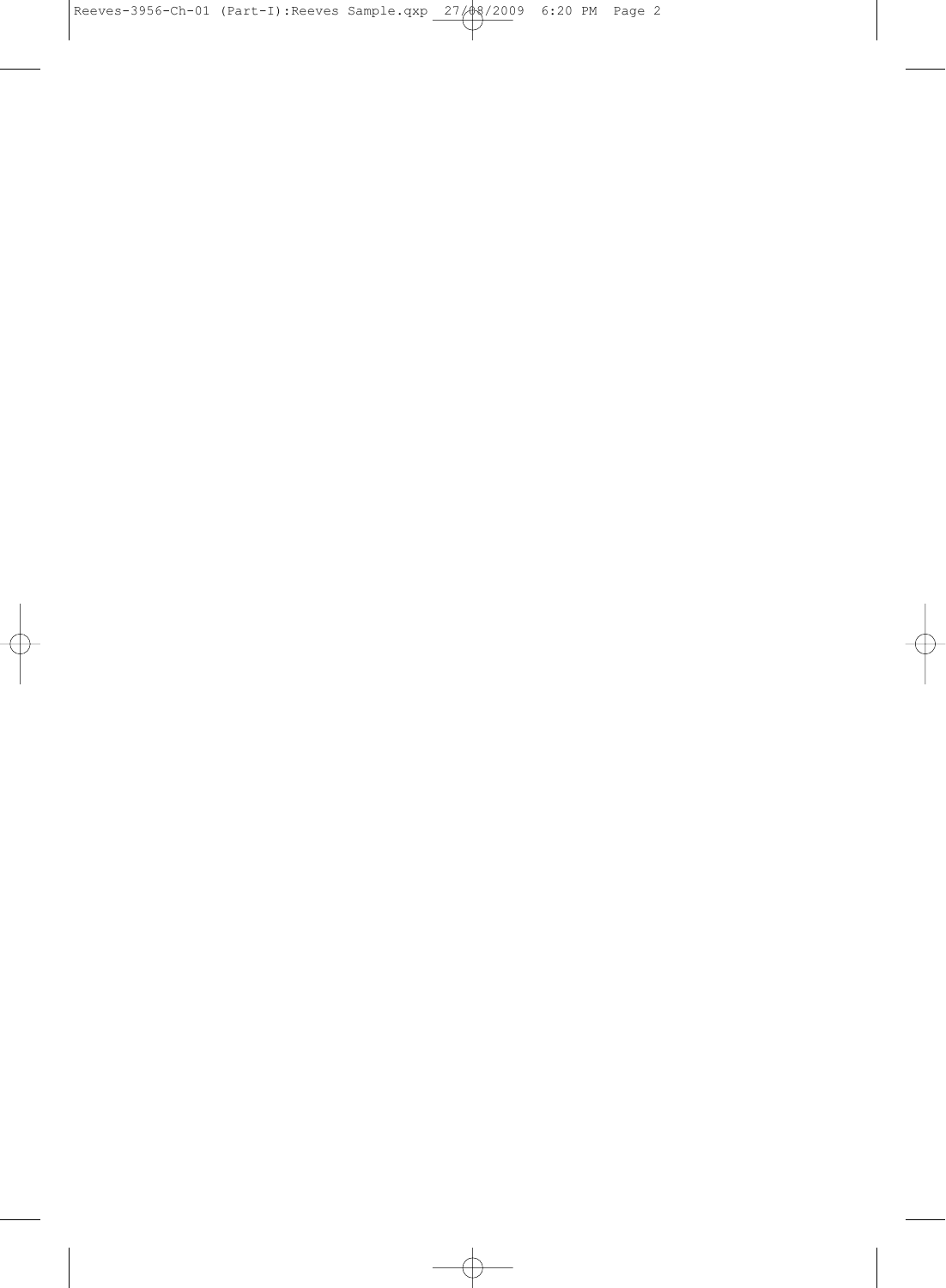### Suicide and Counselling: an Introduction

#### **Chapter overview**

This chapter provides an overview for the rest of the book by discussing the role of counsellors with clients who are suicidal. It challenges the idea that counselling is generally not a helpful option for suicidal clients, or that counsellors generally should not see clients who are suicidal. It raises the dilemmas that counsellors face in managing and responding to suicide potential in their work.The overall structure of the book is outlined.

I can recall many years ago, when still early on in my research journey, looking at counselling and suicide risk. I had attended a conference (not about suicide), and was offered a lift home by a consultant psychiatrist psychotherapist. As the journey progressed the conversation moved to my research, and she asked more about it. I explained that I was interested in how counsellors work with clients who are suicidal; that is to say, how they use current information to inform their assessment of risk, whether they formally assess risk at all, how the counselling discourse was altered as a consequence of the disclosure of suicidal ideation, what the implications were of this influence, and so on. My listener was attentive and interested, but also confused. She eventually interrupted me with her statement, 'But counsellors would never see clients who are suicidal, they would be referred immediately to someone with greater competency.'

This made me reflect on my past and current client caseload. In secondary care nearly all of my clients had attempted suicide, and most were currently still actively suicidal. Since I had left secondary care and moved into higher education, a significant number of my current caseload (at the time of writing) had disclosed some degree of suicidal ideation, and a significant number had made attempts on their life. I didn't have any reason to assume that my caseload was particularly different to most other counsellors working in a variety of settings: primary care, secondary care, social services, mental health services, further education, higher education, bereavement services, voluntary services, independent practice, and so on. Indeed, if we relate counselling agencies to suicide risk factors – bereavement, relationship breakdown, psychopathology, physical health problems etc. – it seemed a fair bet that virtually all counsellors would have some profile of suicide potential in their past or current caseload. I returned to the statement made by my listener, and wondered how quiet my caseload would in reality be if I referred everyone who presented with some degree of suicidal thought/intent to 'someone with greater competency'. I concluded, rightly or wrongly, that despite my listener's own competency and experience, she seemed to understand little about the nature of counselling.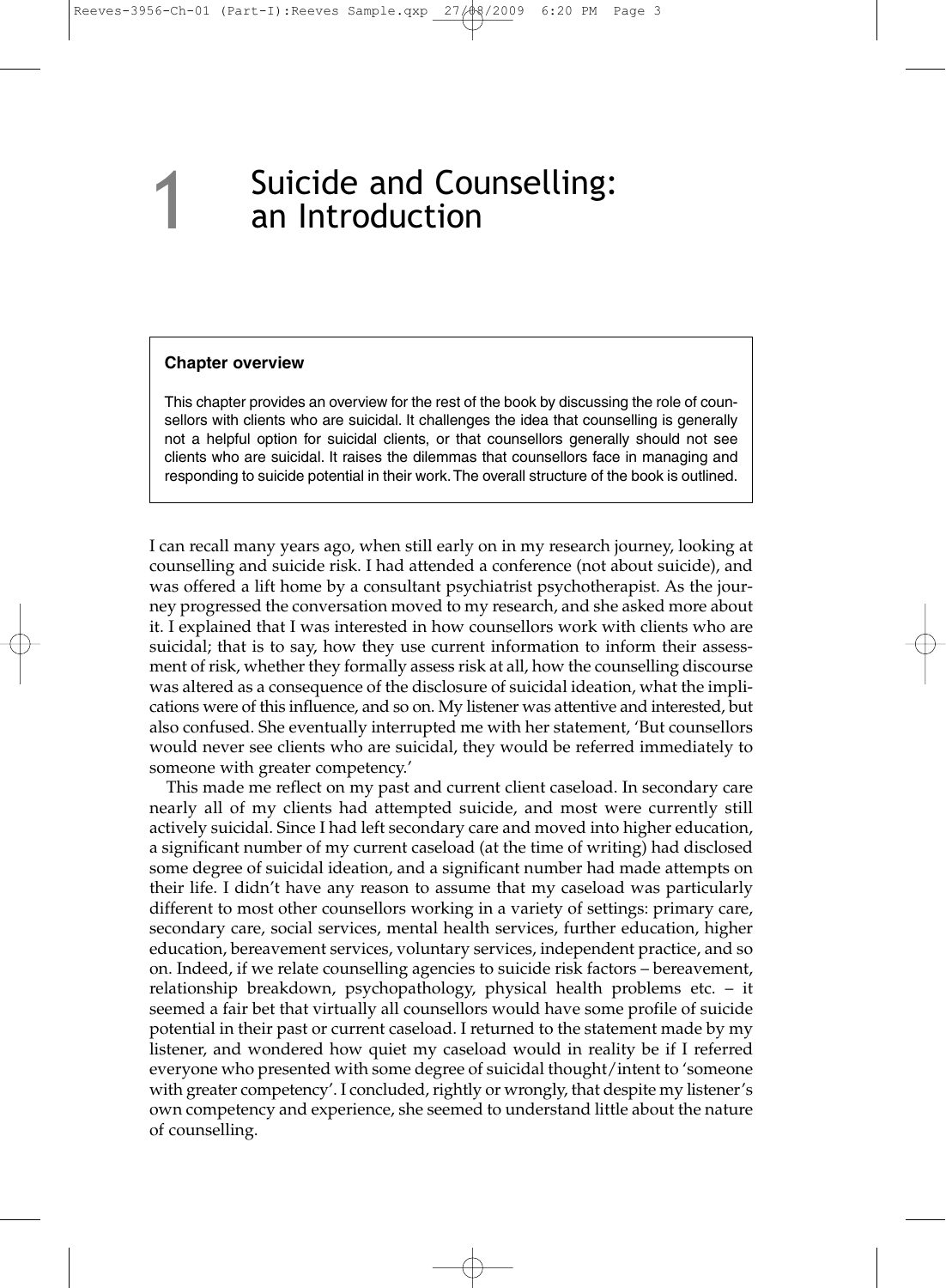It is difficult to make a definite statement about how many counsellors will have actively suicidal clients on their caseload, or how many counsellors will have seen actively suicidal clients in their professional lifetime, as I am not aware of any research that provides us with this information. My own study (Reeves and Mintz, 2001) indicated that most counsellors will have experience of supporting a suicidal client, although this was small scale and any wider conclusions are based only on estimations and extrapolated figures. Seber (2000) found, by analysing GP and practice nurse referrals for counselling in primary care, that such referrals often included clients with a previous history of suicide attempts. I developed a oneday training programme for counsellors to help them work more effectively with suicidal clients. During the development of this programme, and subsequent delivery, I have met with in excess of 3000 counsellors to specifically talk about suicide potential. Barely any, whether they be post-qualified, experienced counsellors or counsellors in training, did not have some experience of working with suicide potential, and too many had experienced the trauma of client suicide.

It might be helpful therefore to consider my listener's assertion in more detail.

#### **Counsellors should not work with suicidal clients**

Some might believe that the person who stated that counsellors should not work with suicide potential had a point. There are some interesting arguments that might contradict the accepted knowledge that counsellors are sufficiently competent to work with suicide risk. These might be summarized around four primary tenets: training around risk; psychopathology knowledge; research awareness; and knowledge of relevant policy.

#### **Training**

I just feel quite sad that it is an issue that does not come up more in training. It wasn't in ours but it is such an important thing that we should address. – Counsellor

Whether counsellors receive sufficient training to enable them to work effectively with suicide risk remains uncertain. Anecdotally, many counsellors will report that they did not feel sufficiently prepared by their core training to work with suicide potential. I undertook a questionnaire survey of all British Association for Counselling and Psychotherapy (BACP) accredited training programmes at that time to try to obtain a profile of risk competency development for counsellors (Reeves et al., 2004a), given that training courses have the task of preparing their trainees to become qualified and competent counsellors in a demanding and complex arena of helping.

There are many important and difficult areas to cover in training. Increasingly, as has been identified through the developments in mental health, risk assessment is one of these important areas (Department of Health, 1999b). No counsellor can ever accurately predict the behaviour or intent of their client, but counsellors must make use of their assessment knowledge and skills to maintain psychological contact with their clients as they explore these difficult areas of human experience.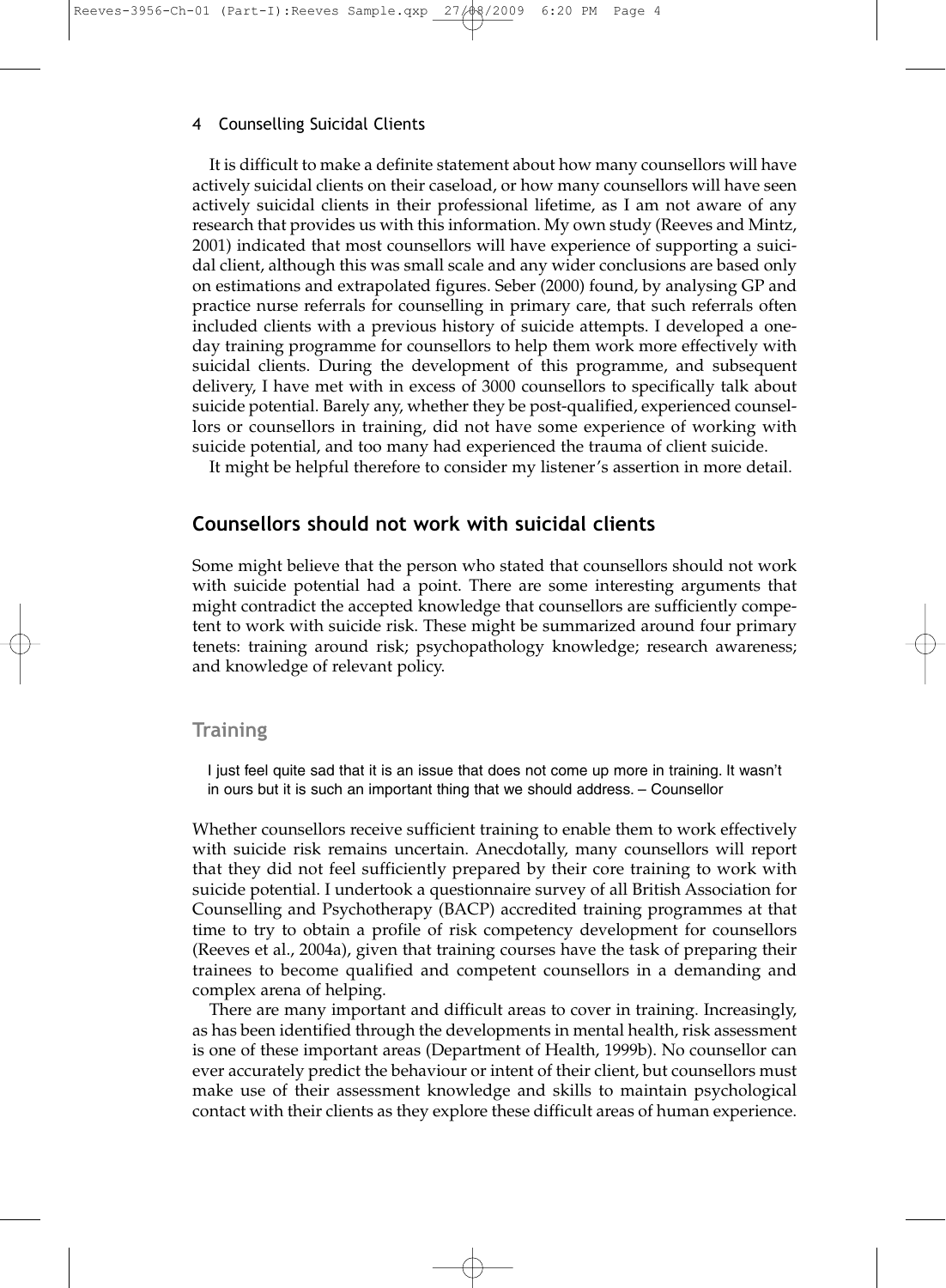The completed questionnaires returned by the respondents provided insight into trends and ideas informing counsellor training, as well as trainers'/counsellors' perceptions of the profession's response to risk.

Reeves-3956-Ch-01 (Part-I):Reeves Sample.qxp  $27/0.8$  2009

The courses accredited at the time of my questionnaire study represented several primary theoretical models of practice: person centred, psychodynamic, psychosynthesis and gestalt, with several courses defining their model as integrative or eclectic. Person centred courses were the single largest group (which parallels the trend in BACP membership, with some estimating that 50% of the membership work within a person centred orientation: Thorne, 2004), followed by psychodynamic, integrative/eclectic programmes, psychosynthesis and gestalt.

There was no apparent difference for non-response between the core theoretical models of the courses. This is worth noting, given that a person centred approach is less likely to embrace the concept of risk 'assessment' than other models. Merry writes that 'issues concerning psychological assessment and "diagnosis" are complex, but the person centred approach tends to view these activities as unnecessary and even harmful to the development of a counselling relationship' (2002: 75). In written feedback received, those involved in person centred courses commented on the nature and meaning of risk assessment more than those running other courses. For example, comments included the belief that risk assessment 'pathologized' groups of people, and that the presence of the three core conditions as stated by Rogers (1997) – empathy, congruence and unconditional positive regard in work with clients at risk – was more important than the development of 'skills'. This philosophical difficulty with the questionnaire was further reflected by other comments stating thatn the questionnaire did not reflect the 'style' of training being offered.

Throughout the questionnaire the term 'assessment' was used frequently, chosen to reflect the language that is used in policy documents and mental health guidance, as well as within many medical and psychotherapeutic settings. However, it is important to acknowledge the potential philosophical difficulties that the term 'assessment' might have presented to some of the questionnaire respondents, and how that might in turn have influenced both the return rate and the nature of responses received. It might be the case that some courses or individual respondents did not see 'assessment' as having a relevant place within the philosophical context of a person centred training course. If this was an influencing factor, then other responses might have been received if different terms had been used, such as 'evaluation', 'exploration' or 'consideration' rather than 'assessment', for example.

Psychodynamic and integrative course respondents however were more likely to offer comments about the structure or design of the questionnaire. One respondent could not entirely understand the purpose of the questionnaire given that risk assessment was integral to their training and could 'never understand how colleagues work without it'. Other courses valued the structure and purpose of the questionnaire and believed the research question to be of significant value.

The returned questionnaires in general terms acknowledged the importance of understanding risk in the counselling process, and the need for trainees to be provided with appropriate opportunities to acquire knowledge and develop skills. However, there was less evidence that the acquisition of knowledge and development of skills were located within the core curriculum of training. Instead, many respondents stated that supervision was the primary source of risk-based teaching and development.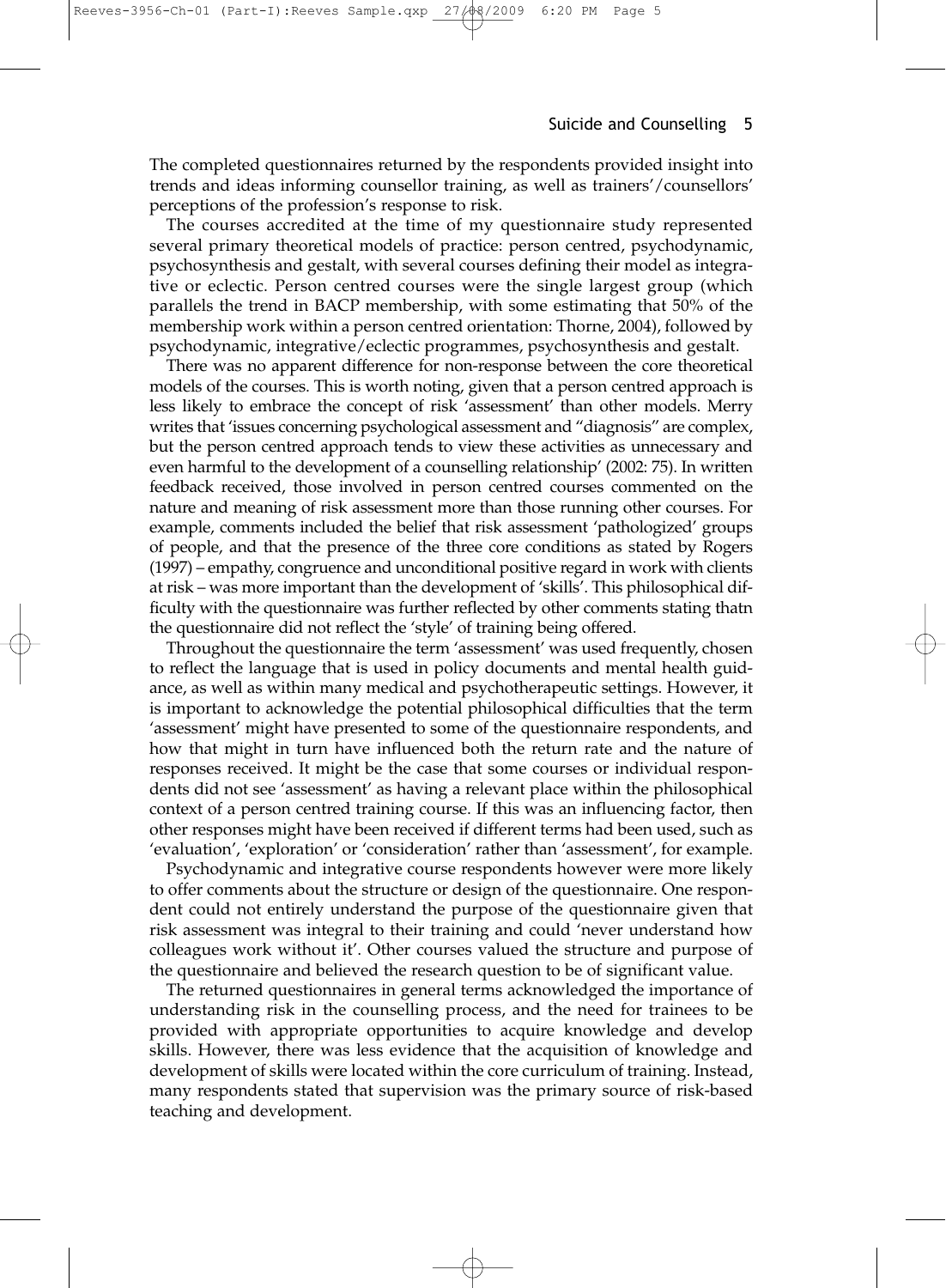#### **Competency of supervisors in working with risk**

There are important questions about how supervisors develop their own specialist knowledge and skills in risk assessment. Many counselling supervisors begin their work in supervision through a process of evolution from counsellor to counsellor supervisor without additional training. At the time of writing there is currently no legislative requirement for counsellors to be registered, and there is no requirement for counsellor supervisors to have training in either counselling or supervision. Through the work of professional organizations such as BACP, and the development of the supervisor accreditation scheme, 'benchmarks' for supervision have begun to emerge. As a consequence there is an increasing number of supervisor training courses, although such courses are not yet able to apply for 'accreditation' in their own right.

The competency of supervisors to work with trainees around the complexities of risk assessment in their clinical work, including the development and enhancement of skills, is uncertain. That is to say not that supervisors are not competent, but that we just don't know. Due to the confidential nature of the supervisory relationship, the quality and standard of how risk is managed within supervision are also likely to be uncertain to the tutors on the training programme. In this context there is an argument to locate teaching about risk assessment and risk management more explicitly within the core curriculum. Supervision should build and develop knowledge and skills in working with clients at risk, rather than being the primary source of those qualities.

#### **Importance of 'risk competency'**

Neimeyer et al. (2001) stress the importance of training counsellors in risk assessment skills. This view is reiterated by other studies that note the importance of counsellors across a range of disciplines, including counselling, psychology, nursing and teaching, having the opportunity to develop skills in risk assessment (Appleby et al., 2001; Morriss et al., 1999; Richards, 2000; Werth, 2002). In this context it is important to note that while 95.8% of respondents believed that a specific consideration of risk was an essential component of a counsellor training curriculum, 47.8% did not include or had not considered including in their generic skills development work any opportunities for trainees to develop and practise skills for working with risk.

This result suggests that a number of training courses do not provide their trainees with opportunities to develop and practise risk assessment skills in their core teaching curriculum. This reflects comments received from some respondents that skills acquisition is less important than the presence of the 'core conditions' in the therapeutic relationship, for example. Competency development in this area instead is often located in external supervision contracts outside the immediate remit of the training course.

With the increasing likelihood of counsellors being based within a variety of working settings, including multi-disciplinary teams, it is worth noting that a majority of respondents stated that they considered different approaches to the assessment of risk of suicide within the teaching programme. This diversity might reflect the variation in clinical practice between different professional groups in the assessment and management of risk. It is interesting to note that some respondents did not believe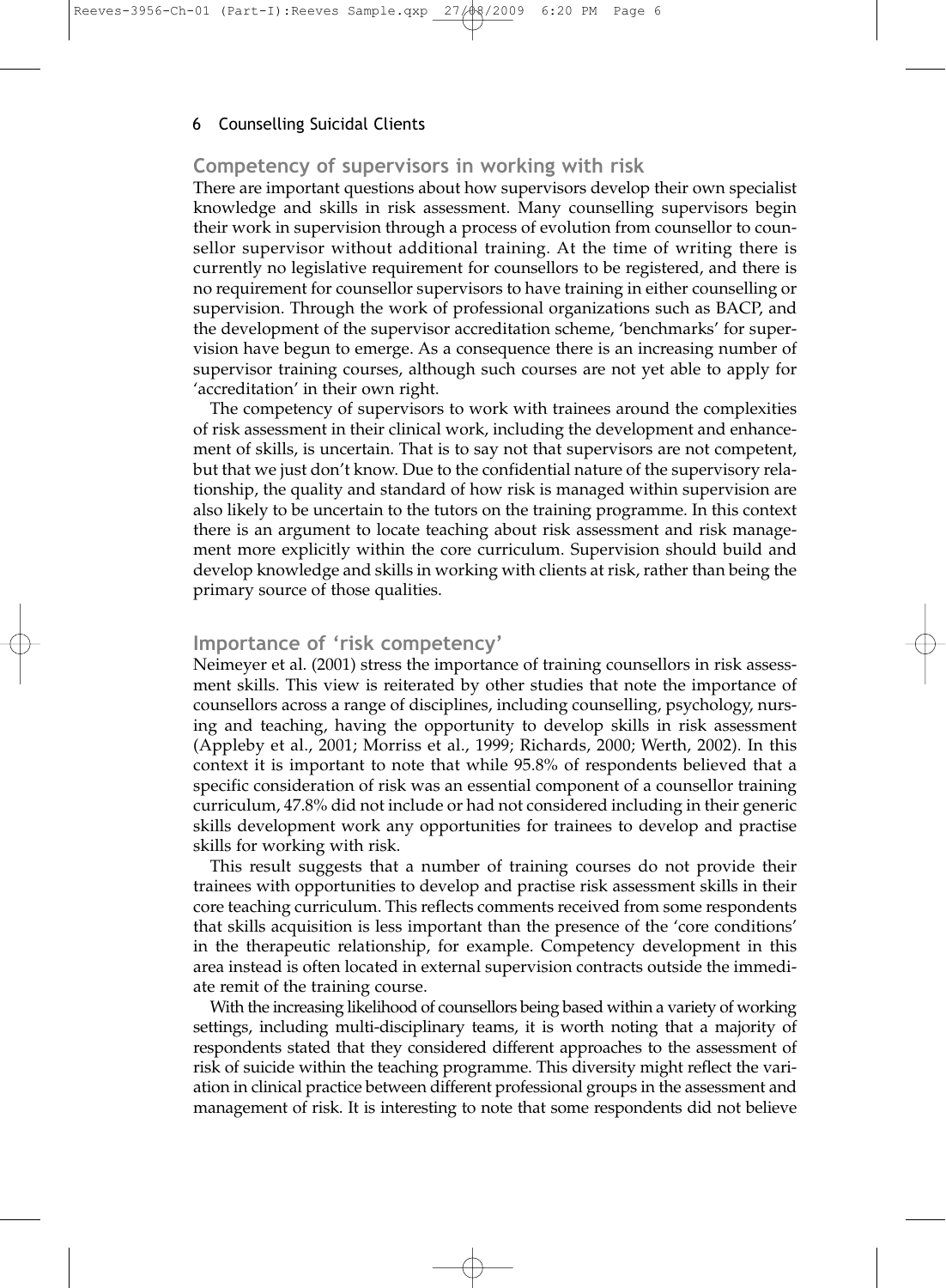their students were competent to work with suicide risk on completing the diploma programme. This is a surprising result, and begs the question as to how they believed competency was to be developed.

Reeves-3956-Ch-01 (Part-I):Reeves Sample.qxp 27/08/2009

Learning is an ongoing process, and the diploma in counselling structure is increasingly seen as a basic level training from which counsellors should seek to further develop (Dryden and Thorne, 1991). Within the structure of BACP individual counsellor accreditation, applicants need to provide evidence of continuing professional development. However, whether competency in working with risk in counselling is required at a basic level or could be acquired later is an interesting consideration. Within their work, counsellors have the potential to work with clients at risk from the beginning of their training placement as well as from qualification.

While regular supervision is a BACP requirement for ethical practice, it could be argued that counsellors need to be competent in responding to clients at risk not only when they are no longer working within the context of a training placement but also at the beginning of such a placement. If this is true then perhaps all heads of training courses should ensure that their qualifying trainees are competent to work with clients at risk.

Given the complexities and unpredictable nature of client work, there is little time to adequately cover all important practice areas within the limited structure of counselling training. In the light of this, possibly course leaders believe that core training cannot provide trainees with all that they need for working with clients at risk, and that instead this is an ongoing developmental area. Alternatively or additionally, course leaders may consider that the acquisition and development of skills in working with risk are best located in clinical supervision, as has already been discussed.

This might reinforce the idea that risk is best included in the core curriculum given that trainee counsellors might need time to consider how they manage such demands on a personal and professional level. In practice terms, when working with a client at risk, it is helpful for counsellors to understand their own responses to the presenting risk and formulate a rationale for responses to their clients. In working within our own competence there are occasions where a client's level of risk requires the involvement of more specialist agencies. Training arguably has a role to play in helping counsellors to understand when this might be needed, and how it might be achieved. These findings perhaps leave questions unanswered as to whether current training benchmarks are sufficient to equip counsellors to work effectively with suicidal potential. Given the demands placed on counsellors when working with suicide potential, training needs to ensure that they are equipped with basic competencies. The training need of counsellors when working with risk of suicide is explored in more detail in Chapter 18, 'Training Implications for Counselling'.

#### **Psychopathology and mental health systems**

In my questionnaire study of BACP accredited training programmes, I was also interested in whether counsellors were given an opportunity to develop an understanding of basic psychopathological theories and diagnostic structures, as well as mental health 'systems'. The majority of course leaders agreed that their trainees were provided with opportunities to understand the working of mental health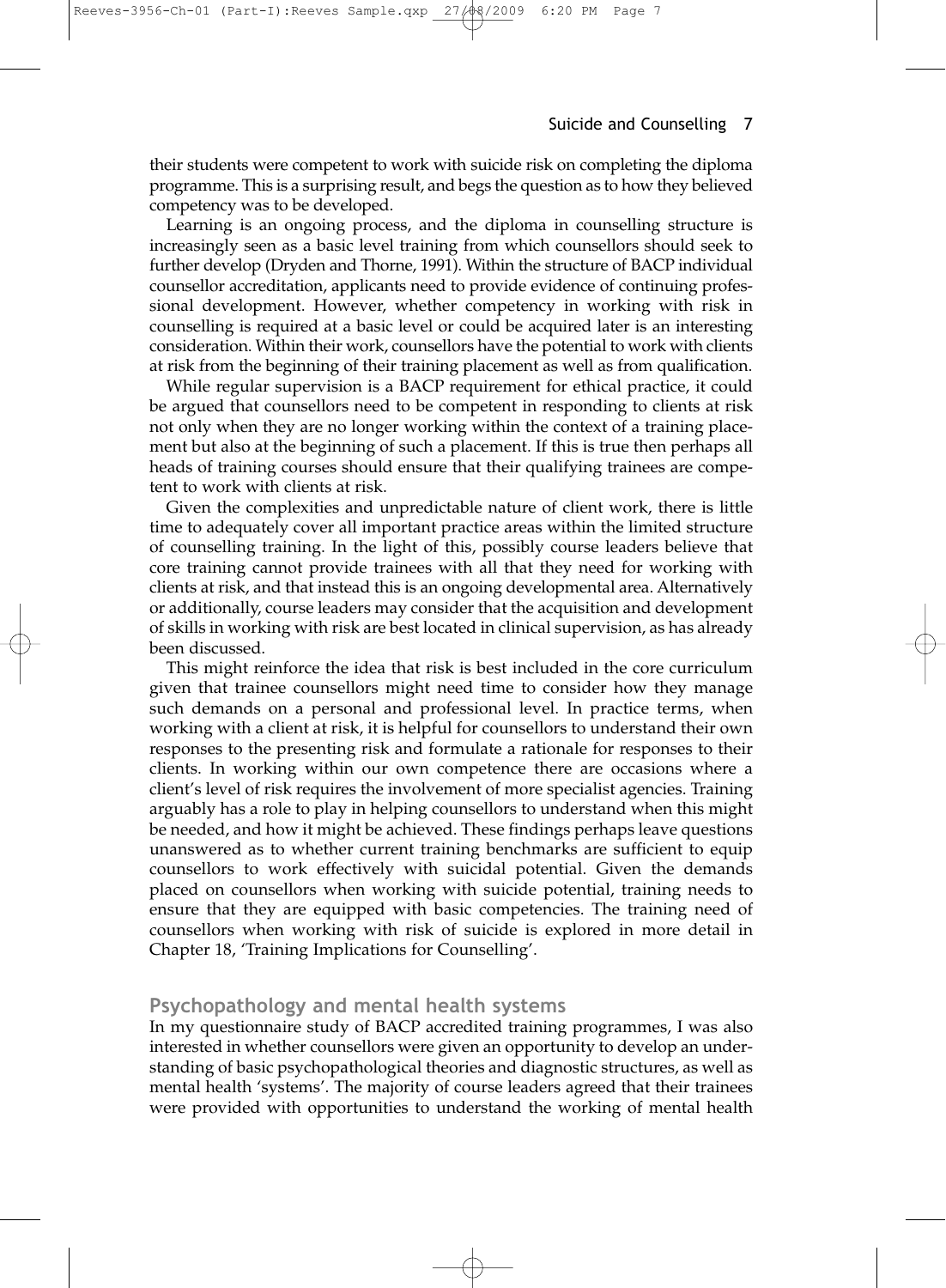'systems'. Additionally, the majority of course leaders agreed that they spent course time considering how a diagnosis of mental illness was reached and the implications on a personal and societal level of such a diagnosis on an individual.

There was also general agreement that different 'models' of 'mental health' were considered. Within the context of broad agreement, there was disagreement by leaders of a small number of courses, all of whom were person centred in their theoretical approach. In disagreeing with these statements, the course leaders were perhaps again reiterating their view that the therapeutic process with an individual is more about the client/counsellor relationship, and the presence of the 'core conditions', than the context in which the relationship was located. Whether such a focus is sustainable in the longer term, given that person centred counsellors are employed to work in a variety of organizations, is uncertain. Some organizations and practice settings, such as in health care, as well as policy and legislative developments, may demand that counsellors are both competent and willing to practise with a broad and relevant mental health knowledge, which would include working with clients at risk and in multi-disciplinary settings.

However, it remains unclear whether counsellors fully integrated diagnostic thinking into their work. It is important to stress that in terms of this discussion, 'counsellors' is probably too generic a term, and that the extent to which psychopathology is seen as relevant or not is more likely to be determined by the core model of training. For example, cognitive behavioural or psychodynamic counsellors might see diagnostic terms as more pertinent to their core philosophy, whereas for person centred counsellors the principle of diagnosis would be contradictory to their core principles: 'Psychiatric diagnosis is of no issue in client-centred theory and therapy' (Sommerbeck, 2003: 33).

There are some useful discussions to be had around the relevance of diagnosis for counsellors. It is true to say that counsellors are not diagnosticians, so the expectation would never be that they would diagnose their clients. However, some might argue that diagnostic structures in themselves, as outlined in manuals such as the *Diagnostic and Statistical Manual of Mental Disorders* (DSM-IV: American Psychiatric Association, 1994), offer counsellors much insight into personality types. Certainly for working with suicidal clients, diagnoses can offer a useful structure of thinking that counsellors could use to help them order an approach. Additionally, given that higher suicide risk is correlated across pretty much all psychopathological diagnostic categories, a basic understanding of diagnosis is useful in helping counsellors to understand any increased suicide risk.

Sommerbeck (2003) discusses the importance of counsellors at least having an awareness of diagnostic structures, even if they are not actively implemented in their work:

- Counsellors will often receive questions from clients about diagnoses they have been given: 'It is important that the therapist is able to accommodate such a request for information in a qualified way when he deems it appropriate' (p. 33).
- In psychiatric and medical settings, diagnosis is the dominant language, 'and the client centred therapist must be able to communicate in the language with other staff and professionals when working in this culture' (p. 33).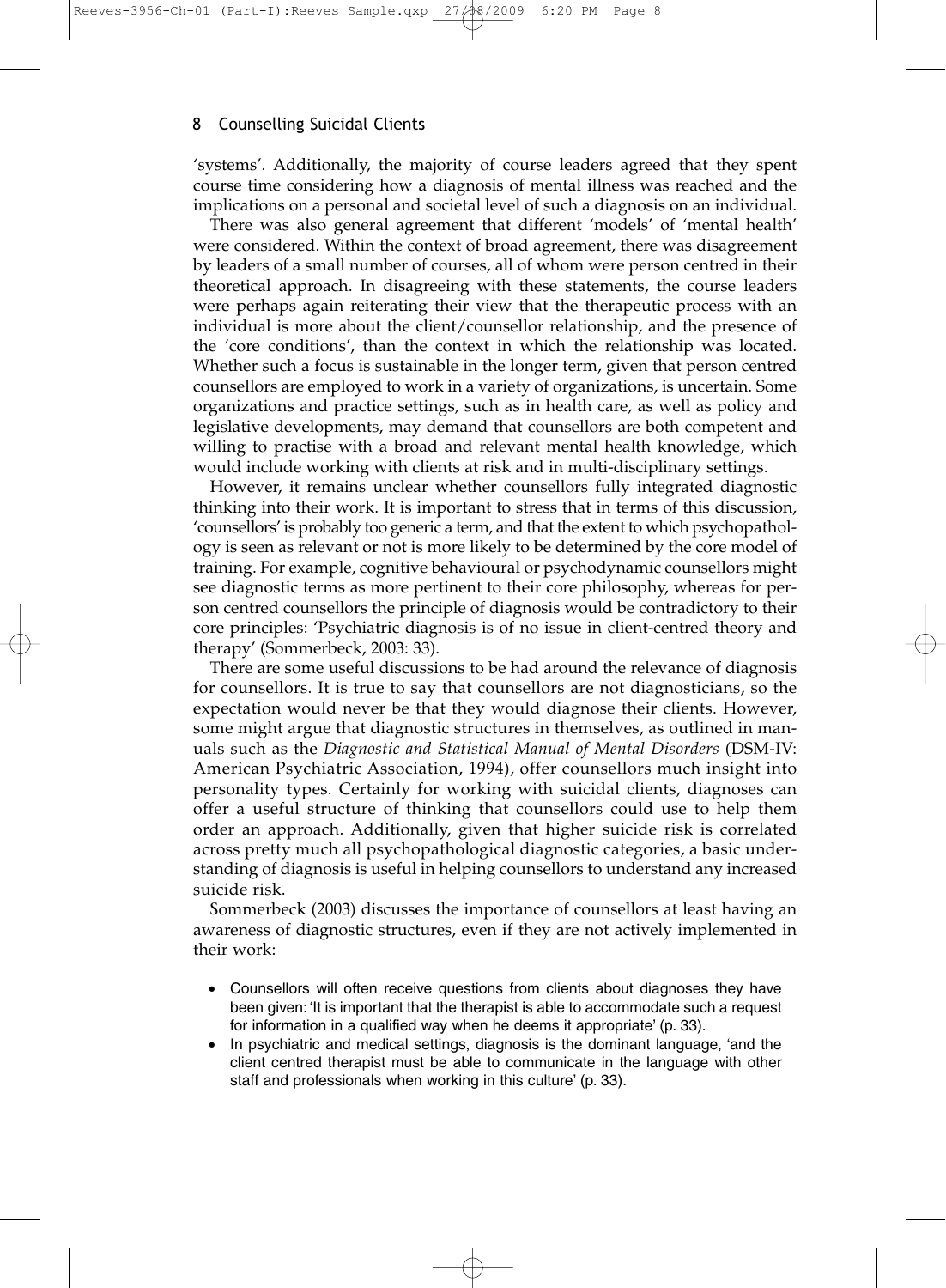- Counsellors need to be aware of the range of treatments that might be offered clients, and 'the client centred therapist will quickly experience the necessity of psychiatric diagnostics for many treatment modalities, especially for the psychopharmacological treatments that help many clients, in combination with psychotherapy, or without psychotherapy' (p. 34).
- Diagnosis is often central when considering the liberty of a client under mental health legislation, and a counsellor needs sufficient awareness of this to contribute usefully to that discussion, particularly in relation to client suicide potential.

As is the case with training competency, counsellors arguably need to interact more actively with basic concepts around psychopathology and diagnosis, congruent to their model of practice, to support their work with suicidal clients.

#### **Research awareness**

The context of working with suicide risk has been so profoundly informed by research that it is essential that counsellors have some awareness of the relationship between their practice and what the research says. As will be highlighted in other chapters, research has been pivotal in the development of an understanding of risk factors, and as a consequence in the development of the plethora of risk assessment tools, questionnaires, inventories, scales, and so on. Counsellors are traditionally not research aware, as for many decades training has tended to focus on skills development rather than research competency. As counselling training has increasingly moved into further and higher education settings, in addition to the many training programmes that are independent, research awareness has begun to change as trainees have been required to complete small scale research studies as part of their programme of study.

The work of organizations such as BACP in trying to make links between practice and research has resulted in research more and more appearing on the agenda of the counsellor. The push towards evidence-based practice, and the publication by the Department of Health in the UK of *Treatment Choice in Psychological Therapies and Counselling: Evidence-Based Clinical Practice Guideline* (2001), a document that identified preferred interventions based on research evidence, made research awareness a greater imperative.

However, many counsellors remain wary of and intimidated by research, believing it to have little relevance for their practice. Cooper however argues that 'research findings can be like good friends: something that can encourage, advise, stimulate and help us, but also something that we are not afraid to challenge and argue against' (2008: 1). This is certainly true for the research evidence in relation to suicidal potential. Understanding the evidence can certainly 'encourage, advise, stimulate and help us' when we are trying to make sense of another's suicidal experience, and the likelihood of them acting on their thoughts, but neither should it be a given that we feel unable to 'challenge and argue against' it. As stated elsewhere, there is a tendency to presume that risk factors in themselves are the panacea when working with suicide risk, whereas in truth they are but a starting point, a context, within which much more information and detail need to be gathered and interpreted.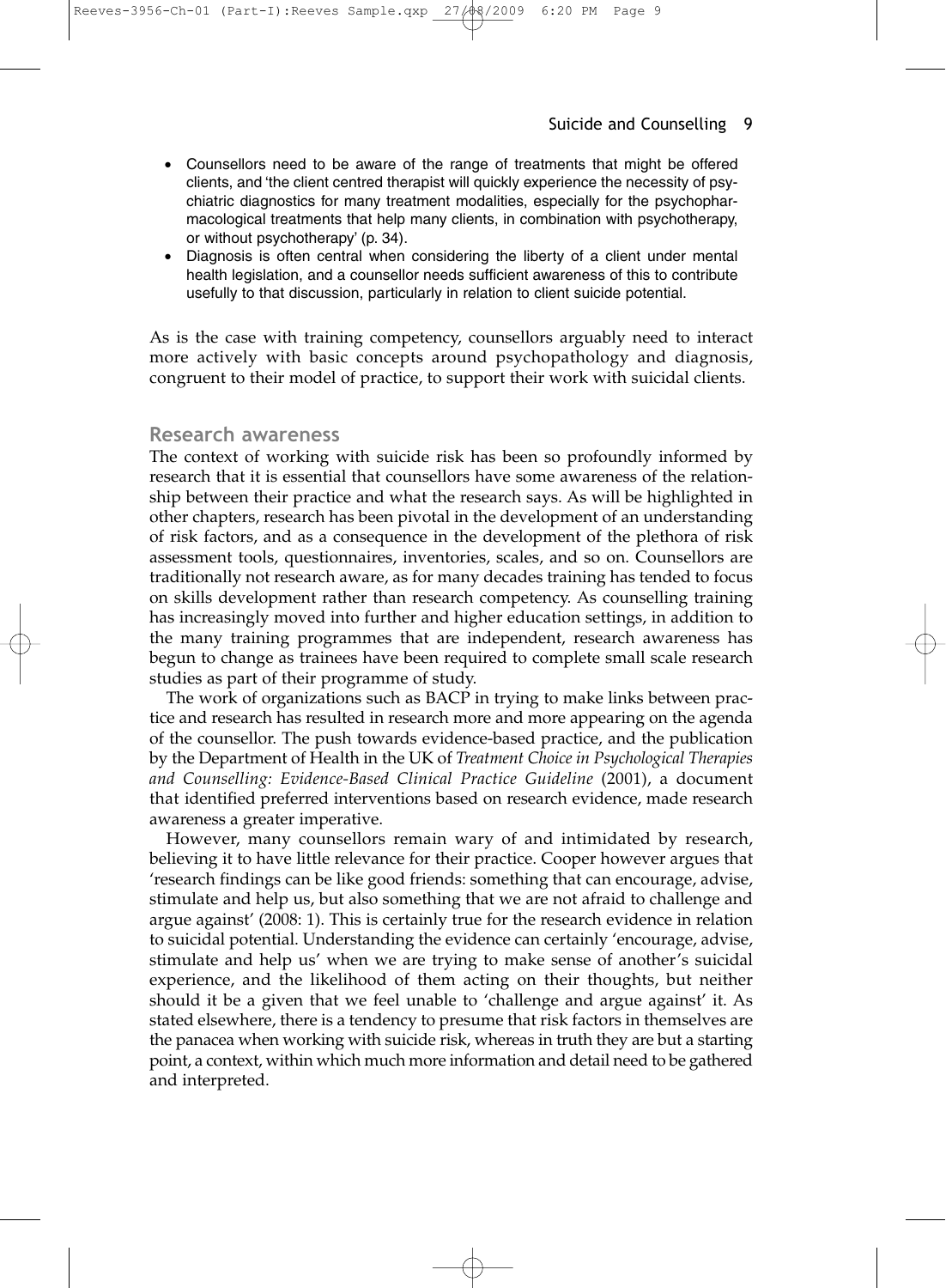#### **Knowledge of relevant policy**

The need for counsellors to be aware of policy that informs practice is essential across all aspects of professional work. Specifically in relation to suicide risk, there are a number of important documents that inform and shape the expectations of counsellors and other mental health practitioners. These are discussed more fully in Part II, 'The Prediction-Prevention Model, Policy and Ethics'. I am not aware of research that tells us whether social policy adequately addressed within counsellor training. It is likely that counsellors will have awareness of policy directly relevant to their working context, but whether knowledge and understanding are achieved in a transferable way is less clear, e.g. a counsellor working in higher education understanding the practice implications of the *Suicide Prevention Strategy for England* (Department of Health, 2002). The need for counsellors to understand how practice is shaped and informed by policy is an important skill, given that intervention decisions are likely to be benchmarked against policy and good practice parameters at some stage.

My questionnaire survey asked course leaders to comment on whether they believed professional organizations adequately supported their members in acquiring knowledge of key policy documents, and their implications for counselling. The majority of respondents did not feel that professional organizations adequately met the information needs of counsellors in such important areas. Such initiatives can be essential in informing members about key practice and contextual changes across a range of topics. If such organizations are not providing information at a time of change in mental health legislation and policy development, they are potentially failing their members. However, it might be that such information is made available but that counsellors do not read or access it.

At the time of the study, the Department of Health (1999a; 1999b) had published important policy documents that created imperatives in mental health policy development and professional responses to risk. Guidance issued by professional organizations might not be reaching all the membership or might not be perceived by the membership as relevant for their practice. A proportion of respondents did not express confidence that appropriate or sufficient information was being provided by professional organizations in these areas. The nature of information that counsellors might see as relevant to their practice and the means of dissemination warrant further enquiry.

This is not a 'sexy' area for many counsellors. For other professional groups, such as social workers and nurses, social policy is an integral component of their core training curricula. This arguably allows for a greater critical awareness of the development of social policy, and a greater understanding of the implications of policy for the professional tasks in which they are being trained. However, social policy does not appear to be generally incorporated into counsellor training. During the workshop I developed for supporting counsellors in their work with suicidal clients, policy was the point at which many participants became 'glassy eyed' and were clearly switching off!

One explanation for this might be that as counsellors are not trained to think in policy terms, or to integrate policy information into their practice, they therefore do not value it as highly as interpersonal information, in which they receive extensive training. The consequences of this however are that many counsellors effectively practise in the dark – unaware of policy initiative and how practice is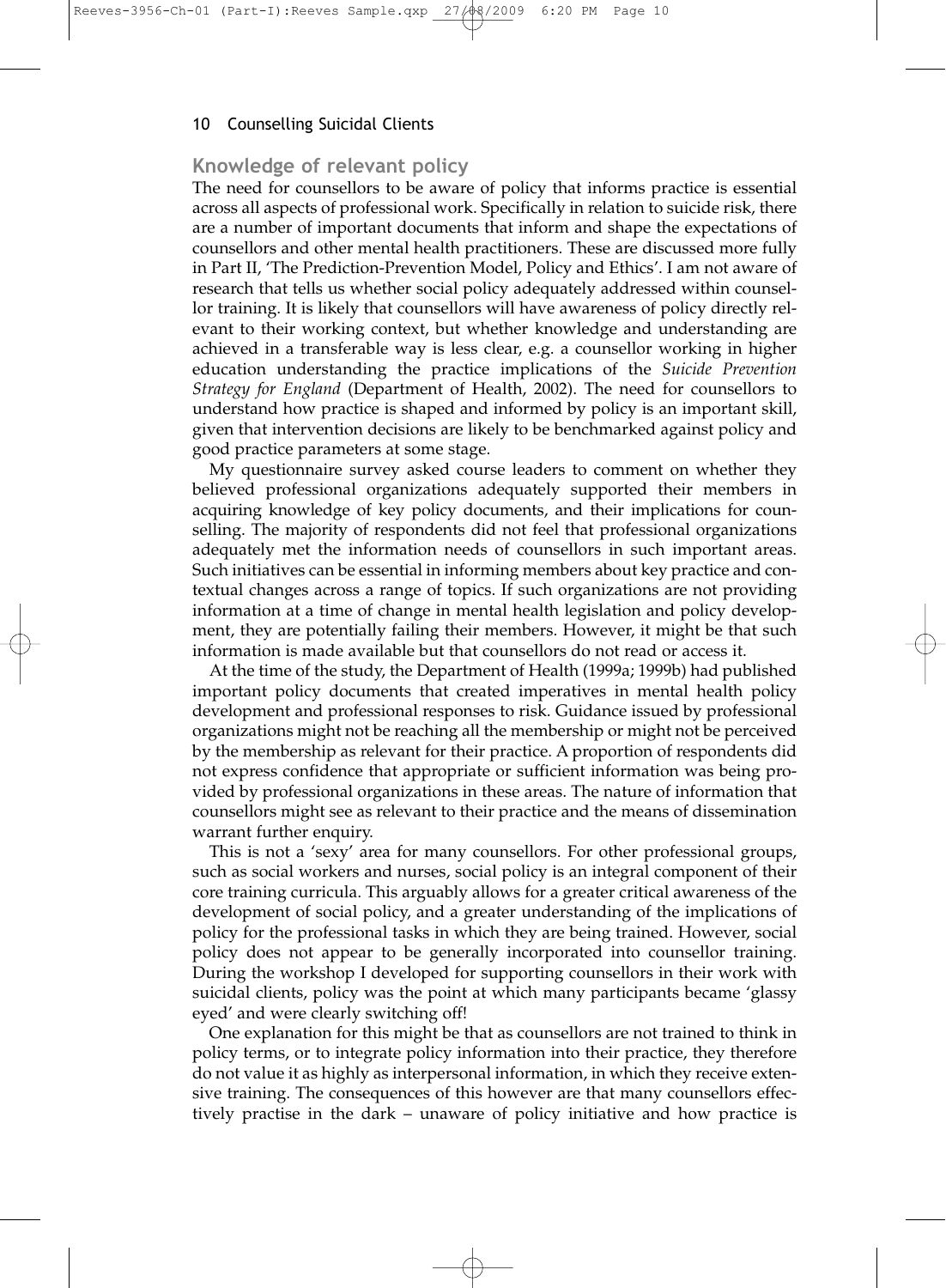subsequently shaped by it. Alternatively, many counsellors do not appreciate the importance of using a political/policy process to support practice. This is the case in working with suicide potential: many counsellors will be expected to use risk assessment tools (developed through research and integrated into policy), and will feel that they influence their practice negatively. However, the more aware counsellors are of the context of such tools, the more they are able to use that information to support what they do, rather than let it change it, as is discussed in other chapters of this book.

#### **Counsellors should work with suicidal clients**

Reeves-3956-Ch-01 (Part-I):Reeves Sample.qxp 27/08/2009

Why should counsellors continue to work with suicidal clients, particularly in the light of the potential difficulties around training, knowledge of psychopathology, lack of research awareness and lack of training about social policy? Essentially, because we are very, very good at it; and also because counselling offers suicidal clients a choice that goes far beyond traditional psychopharmacological or psychiatric interventions.

So why do I believe that 'we are good at it'? Primarily because the focus of the work of counsellors is relatively uncorrupted by extraneous factors, such as context. In many ways this is a difficult statement to make. I believe that it is essential that all counsellors think systemically in ways they currently don't. It is arguably impossible to help the whole person if they are continually viewed outside of their cultural, social or demographic context, for example. It is difficult for a client to really feel better about who they are if they live in squalid, uncaring surroundings. It is impossible to understand a client's suicidality if it is not viewed in the context of relationships, physical health or abuse, for example. So, I am not arguing here that counsellors should not think systemically, or encourage their clients to do so. However, by 'uncorrupted by extraneous factors', I mean that counsellors are perhaps in an almost unique position by comparison to many other mental health professionals to focus entirely on the 'self' of the client, using communication skills effectively and in a facilitative way to enable the person of the client to really explore who they are and how they feel.

Our theories and working models, regardless of orientation, are arguably designed to specifically facilitate the narrative of the client *for its own sake*, as opposed to then fit it into another box we might have waiting for it. However we construct personality, counselling is ultimately about giving voice to the client so that they can begin to make change through awareness, or perhaps remain unchanged but in awareness. This is particularly important when working with suicidality – enabling another person to begin to articulate their most difficult, painful thoughts in a way that ultimately aims to use those same thoughts as a means to moving on. Almost paradoxically, we are helping clients to use the awareness of their suicidal potential to begin to move away from it.

Having worked in secondary care for many years, I have met too many clients who have been treated by psychiatric or medical models for decades, without having had the opportunity to really talk about their problems. Isobel, whose suicide I described in the preface, said to me early on in our relationship, *'*I've never really talked about this y'know. I've been in and out of hospital countless times,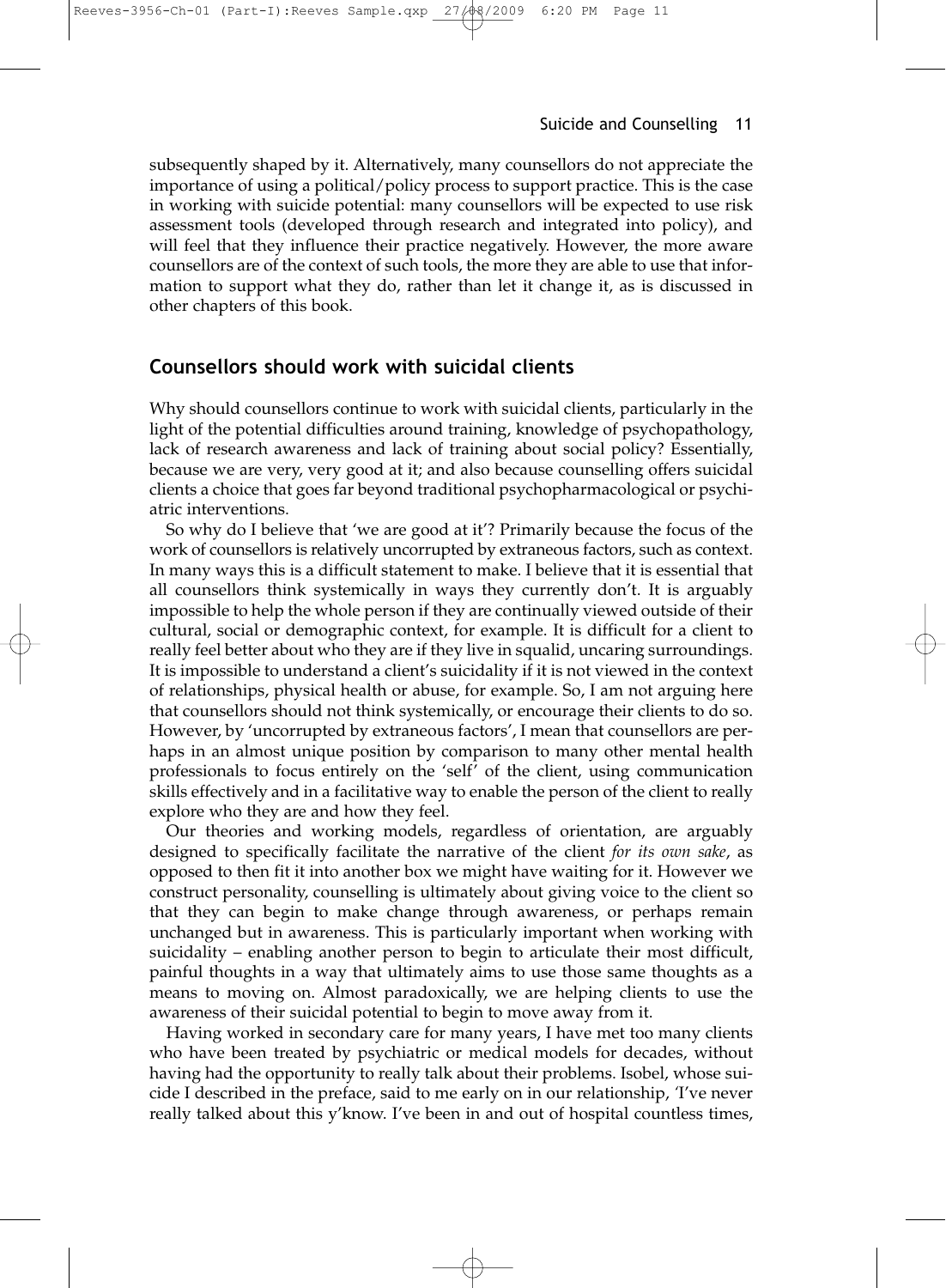but have never really been asked about how I really feel.' That is not to say that the choice of counselling is necessarily an easy one: for Isobel it was perhaps the hardest (or most liberating?) thing she ever did. Also, the choice of counselling does not have to be one that excludes other interventions. For example, few might deny the benefits of counselling in conjunction with medication for depression, for example.

This is essentially why I passionately believe that counsellors should continue their work with suicidal clients: because it can be a lifeline when no others seem to exist. The other things – training, knowledge and research – we can change (and arguably are changing through the development of core competencies, for example). It is also because I believe counselling to be such an invaluable resource for people contemplating ending their own life that we need to do it as 'right' as we can.

#### **The structure of this book**

This book is structured across seven parts, each dealing with an aspect of working with suicide risk pertinent to practitioners. Part I, 'Contextual Aspects of Working with Suicide Risk', considers suicide in context. For example, it looks at how the emergence of the medical model and psychiatry has influenced not only the way in which suicide is understood, but how it might be responded to. This is pivotally important for counsellors, given that we don't work in a vacuum. The emphasis in many counsellor training programmes is on the understanding of the individual, the 'self', with less emphasis placed on 'self' in context. This is understandable and, in many ways, important. It is vital that new counsellors can fully understand a number of theories of psychotherapy and personality in order to be able to work effectively with people in a therapeutic relationship. However, if we can incorporate into our thinking and understanding the 'self' in relation to relevant historical developments, other forms of helping and understanding, and the ongoing evolution of counselling as a professional activity, we can begin to understand the distressed 'self', and indeed the suicidal 'self', in a three-dimensional way.

Part II, 'The Prediction-Prevention Model, Policy and Ethics', builds on Part I by exploring how these different aspects come together to inform intervention choices. More specifically, it looks at how the work of suicidologists has considerably informed and shaped our response to risk, through the development of risk assessment tools, questionnaires and inventories based on suicide risk factors. What I will call the 'prediction-prevention' culture of working with suicide risk is a direct consequence of a factor-based approach to understanding suicidality. While it is important to acknowledge the value of integrating an understanding of risk factors into our work, I will argue that for many counsellors a dialogic approach (as opposed to one based on questionnaire or statistical analysis) is not only much more congruent with how we work, but also probably more likely to help us and our clients understand suicidality in a much deeper way, gaining a better idea of the risk of suicidal thoughts being acted on. Finally in this part I will provide a brief consideration of some of the factors that counsellors cite as problematic for them in working ethically and appropriately, such as managing confidentiality with suicidal clients, and understanding the implications of terms such as *capacity* and *consent*.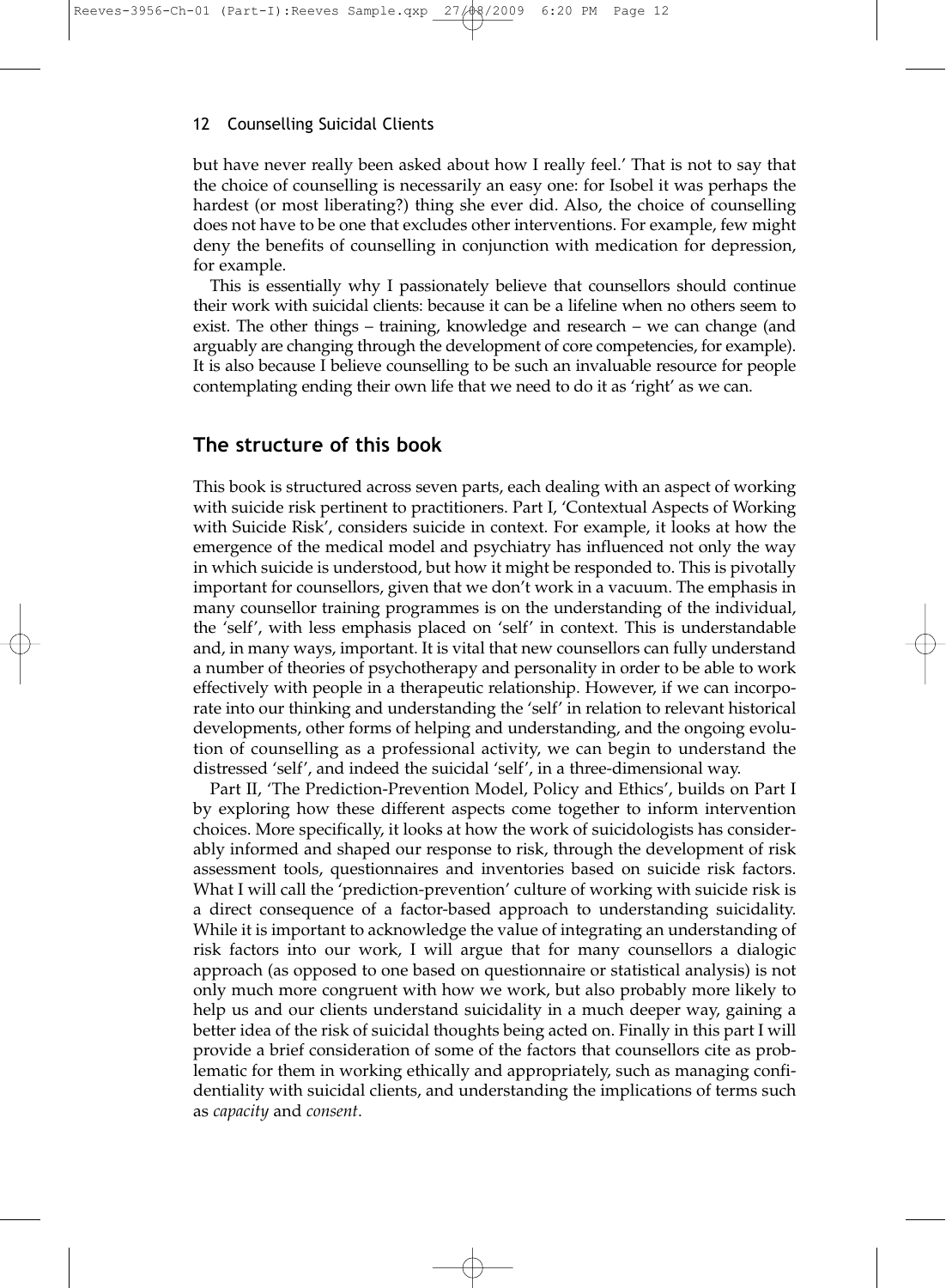#### Reeves-3956-Ch-01 (Part-I):Reeves Sample.qxp  $27/0.8$  2009

#### Suicide and Counselling 13

In Part III, 'Organizations', I will consider how organizations influence and shape counselling generally, and more specifically in work with suicidal clients. This is particularly important given the numbers of counsellors now working in statutory and non-statutory agencies, where practice is often directed by a risk policy or procedure. We will consider how counsellors can negotiate working within a policy that might contradict personally held views on suicide. Additionally, we will look at what factors might be usefully considered when developing a suicide risk policy, or when reviewing an existing policy.

Part IV, 'The Client Process', will consider in some depth the ways in which clients might explore their suicidal thoughts in sessions, or indeed might consciously or unconsciously avoid them. This is, of course, vitally important to counsellors given that we rely on the ways in which our clients are able to articulate their narrative, and how we can facilitate a greater understanding of it through therapeutic 'talk'. It could be argued that *how* clients talk (or don't talk) about their suicidal thoughts has direct implications for the nature of the therapeutic discourse. In the context of these implications, we will consider what skills and relational factors counsellors might keep in mind to help maintain and sustain therapeutic contact in the face of potential client self-annihilation.

Part V, 'The Counsellor Process' is perhaps of greatest importance for any counsellor who works with suicide risk. Over many years of research and reading into working with suicide risk, I have found that the practitioner process is consistently overlooked in favour of statistical trends, risk factors and other more generalized aspects of the work. Yet, and particularly in the context of a dialogic approach to suicide risk assessment, the *understanding* of what we hear from suicidal clients will be profoundly shaped by our own subjective position. Our own experiences of having been suicidal or of suicide within our family, our spiritual or religious beliefs, our responses to the particular client in question, for example, will all shape what we allow ourselves to hear, and then how we subsequently respond. Telling ourselves that, despite our personally held views, we will always be able to reach objective conclusions about a client's level of risk is at best a professional arrogance and at worst a disregard of the complexities of suicidality that might leave our clients at great risk at a time when they needed our intervention the most. For example, how easy is it to really hear what is being said and what is not being spoken from a place of our own fear and terror?

Part VI, 'Key Aspects of Counselling with Suicidal Clients', will attempt to draw these factors together and provide a consideration of what we should do when a client talks of feeling suicidal. This includes self-care, and ensuring that our practice and practice decisions are grounded in a secure knowledge base as well as an ethical context. Part VII offers my concluding thoughts and makes suggestions for future development.

I hope that you find this book helpful in supporting you in your work. Ultimately, the aim here is not to provide a book of answers, because in working with suicide risk there aren't concrete ones to be had. Instead, the hope is that you will find many aspects in this book that will facilitate further thinking, and provoke you into personal and professional reflection. The book is deliberately written in a non-model-specific way. My belief is that it is not the model or training orientation of the counsellor that will best lend themselves to be able to work effectively with